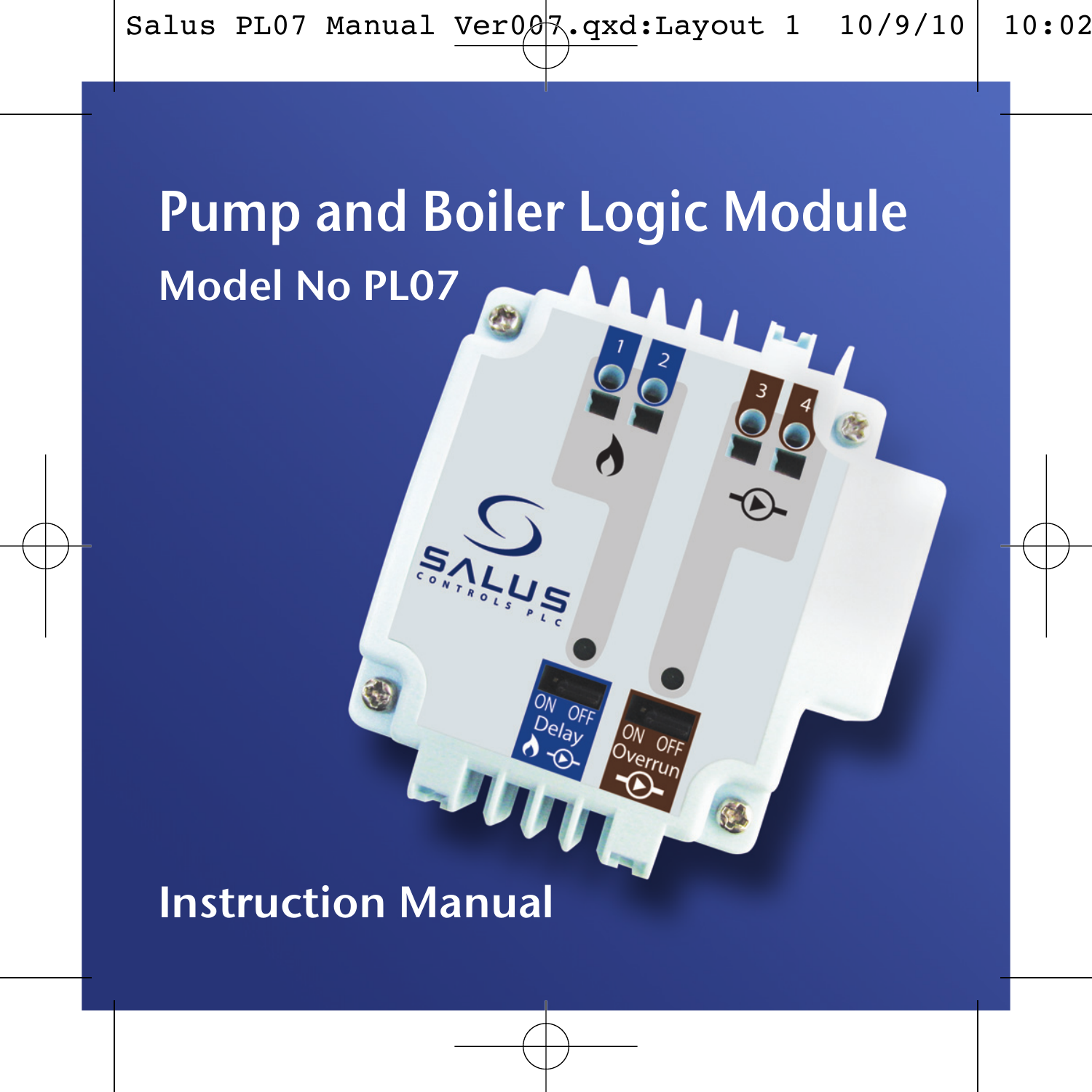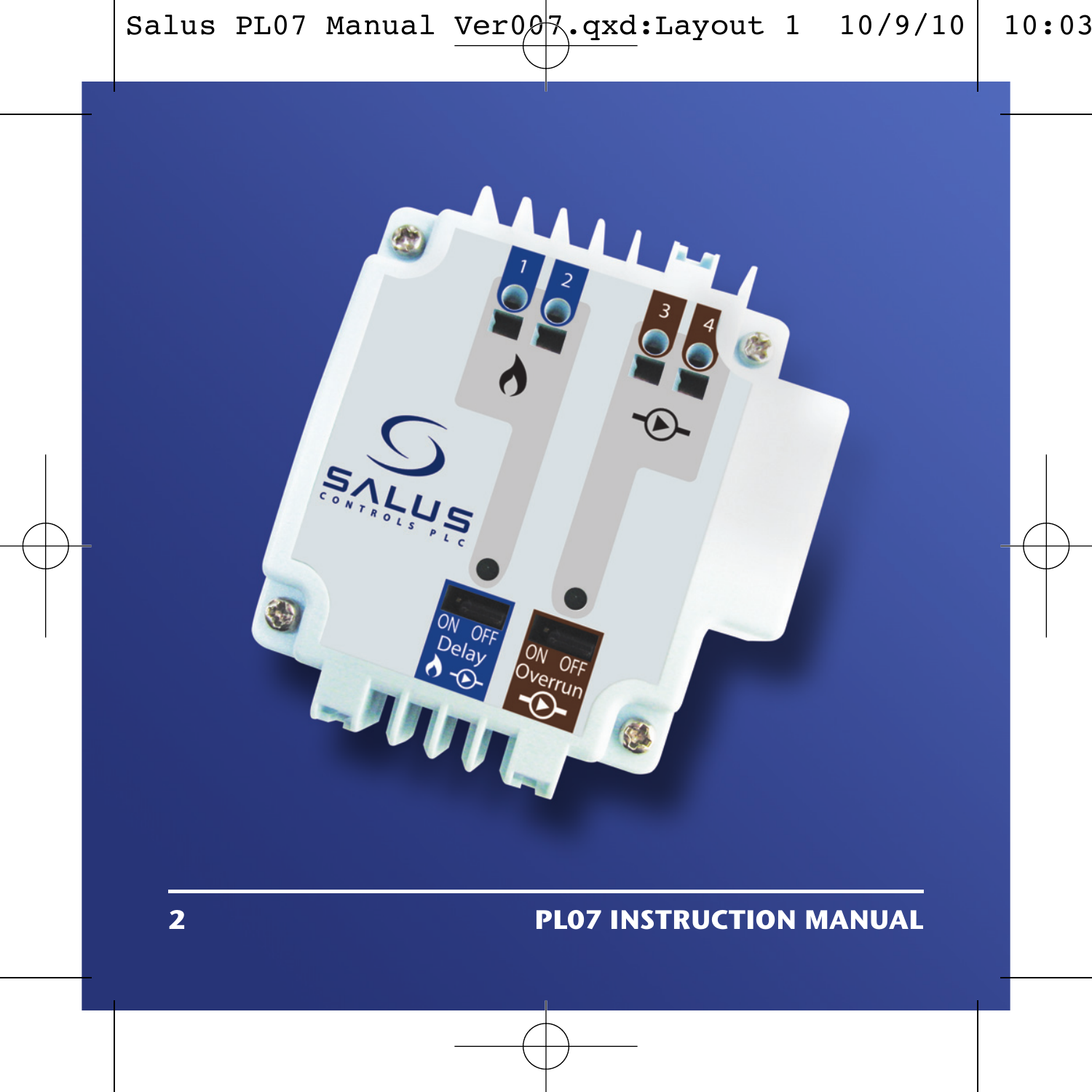

#### **PRODUCT COMPLIANCE**

This product complies with the essential requirements of the following EC Directives:

- Electro-Magnetic Compatibility Directive 2004/108/EC
- Low Voltage Directive 2006/95/EEC
- EC Marking Directive 93/68/EEC

#### **SAFETY INFORMATION**

These instructions are applicable to the Salus Controls model stated on the front cover of this manual only, and must not be used with any other make or model.

These instructions are intended to apply in the United Kingdom only, and should be followed along with any other statutory obligations.

This accessory must be fitted by a Competent person, and installation must comply with the guidance provided in the current editions of BS7671 (IEE Wiring Regulations) and Part 'P' of the Building Regulations. Failure to comply with the requirements of these publications could lead to prosecution.

#### **Always isolate the AC Mains supply before inserting or removing the unit from the KL06 wiring centre, or carrying out any work on the PL07 logic module.**

Please leave these instructions with the end user where they should be kept in a safe place for future reference.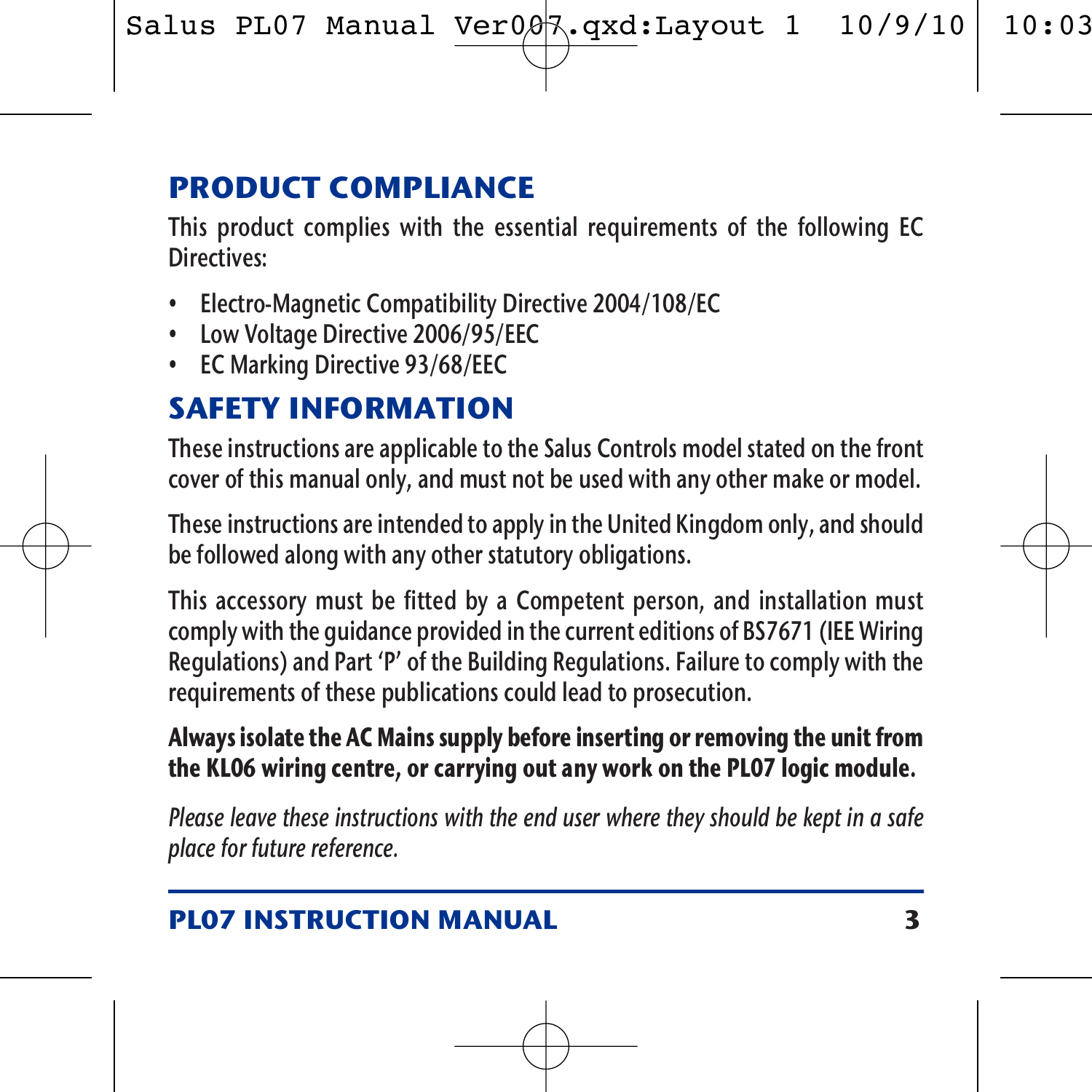

#### **INTRODUCTION**

The PL07 from Salus Controls is a modular pump and boiler logic control module, designed specifically for heating applications.





#### **FEATURES**

- Modular installation
- Cage clamp wiring terminals (no terminal screws)
- Separate circulating pump and boiler control relays
- Volt free contacts
- User selectable pump run-on timer
- Auto shutdown in case of power failure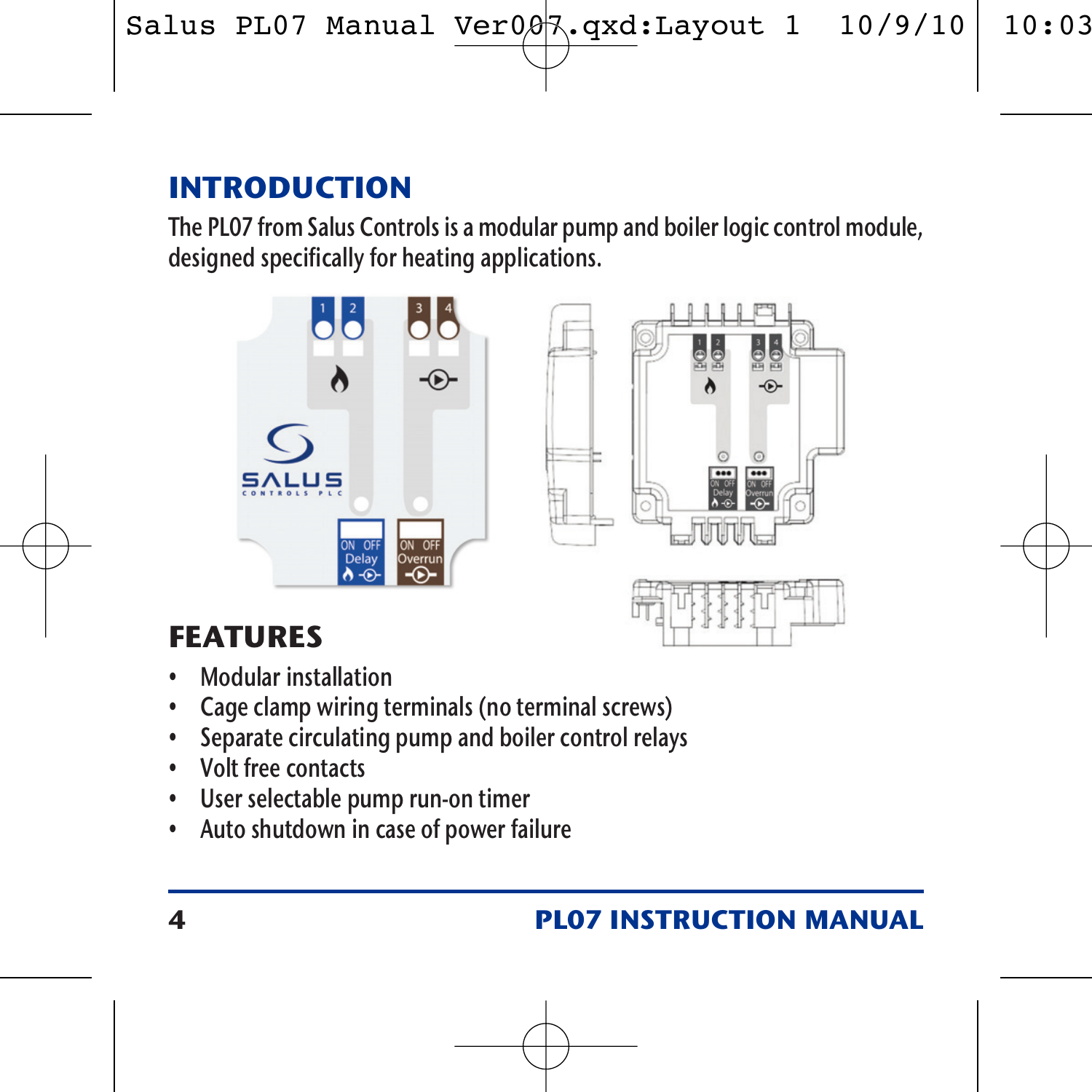#### **INSTALLATION**

Please read the important safety information at the start of this manual before you begin to install the device.

#### **NOTE: All electrical installation work should be carried out by a suitably qualified Electrician or other competent person.**

If you are not sure how to install this logic module consult either with a qualified electrician, heating engineer or your boiler / heating system supplier for advice on how to continue.

The PL07 logic module is not a standalone unit, and is intended to be mounted on a KL06 wiring centre. The wiring centre should be installed first, followed by the PL07 logic module.

To install the logic module, undo the securing screw on the wiring centre, insert the logic module and then refit and tighten the securing screw.

The PL07 logic module should be mounted in a location where it will not come into contact with water, moisture or condensation. The location should also be accessible for the connection of mains and control wiring.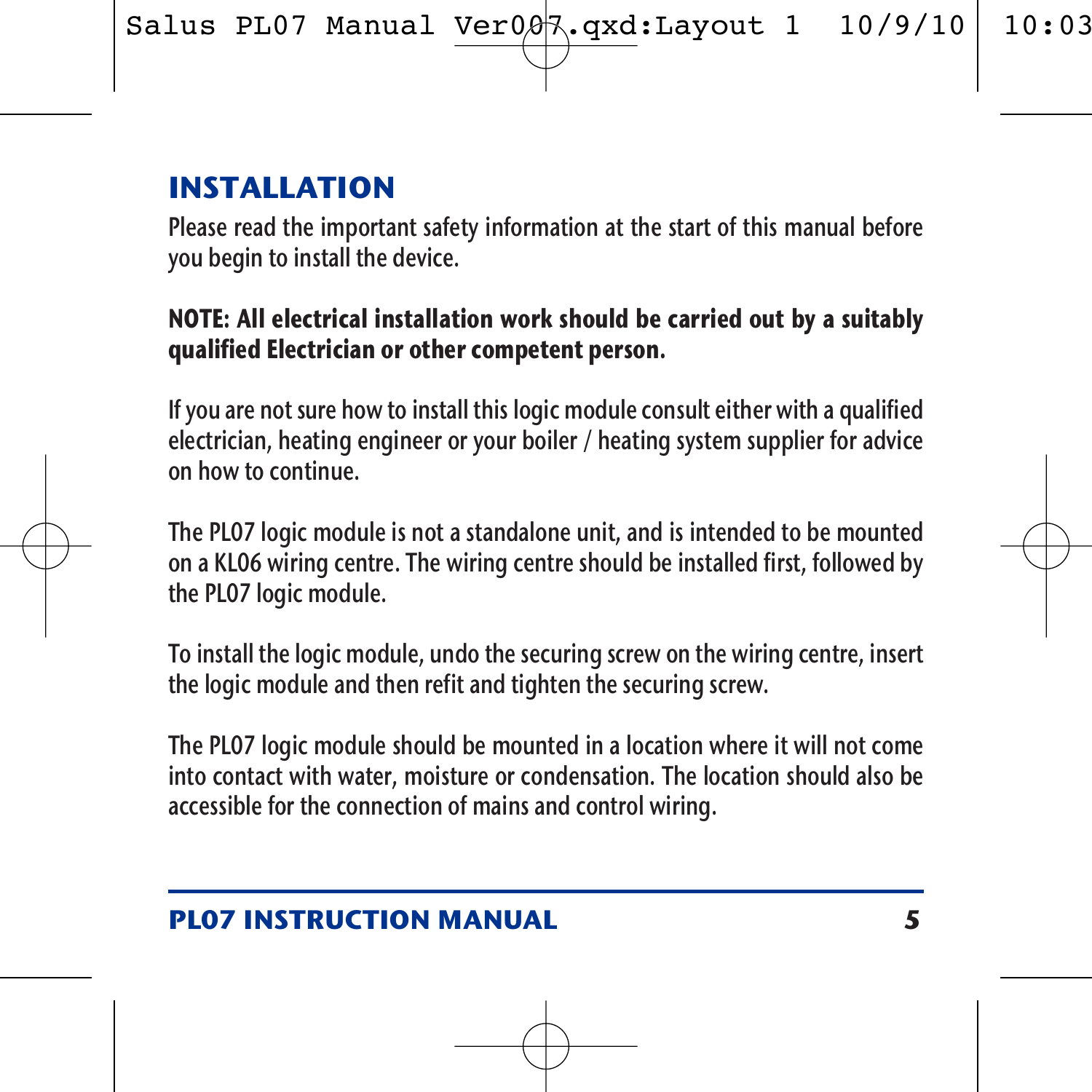There are few electrical connections required to the PL07, and these connections should be made to the cage clamp terminals on the front of the module (after first securing the cable in the KL06 wiring centre):



| <b>Terminal Marking</b> | <b>Function</b>                |
|-------------------------|--------------------------------|
|                         | <b>Common Contact (Boiler)</b> |
|                         | Normally Open Contact (Boiler) |
|                         | Common Contact (Pump)          |
|                         | Normally Open Contact (Pump)   |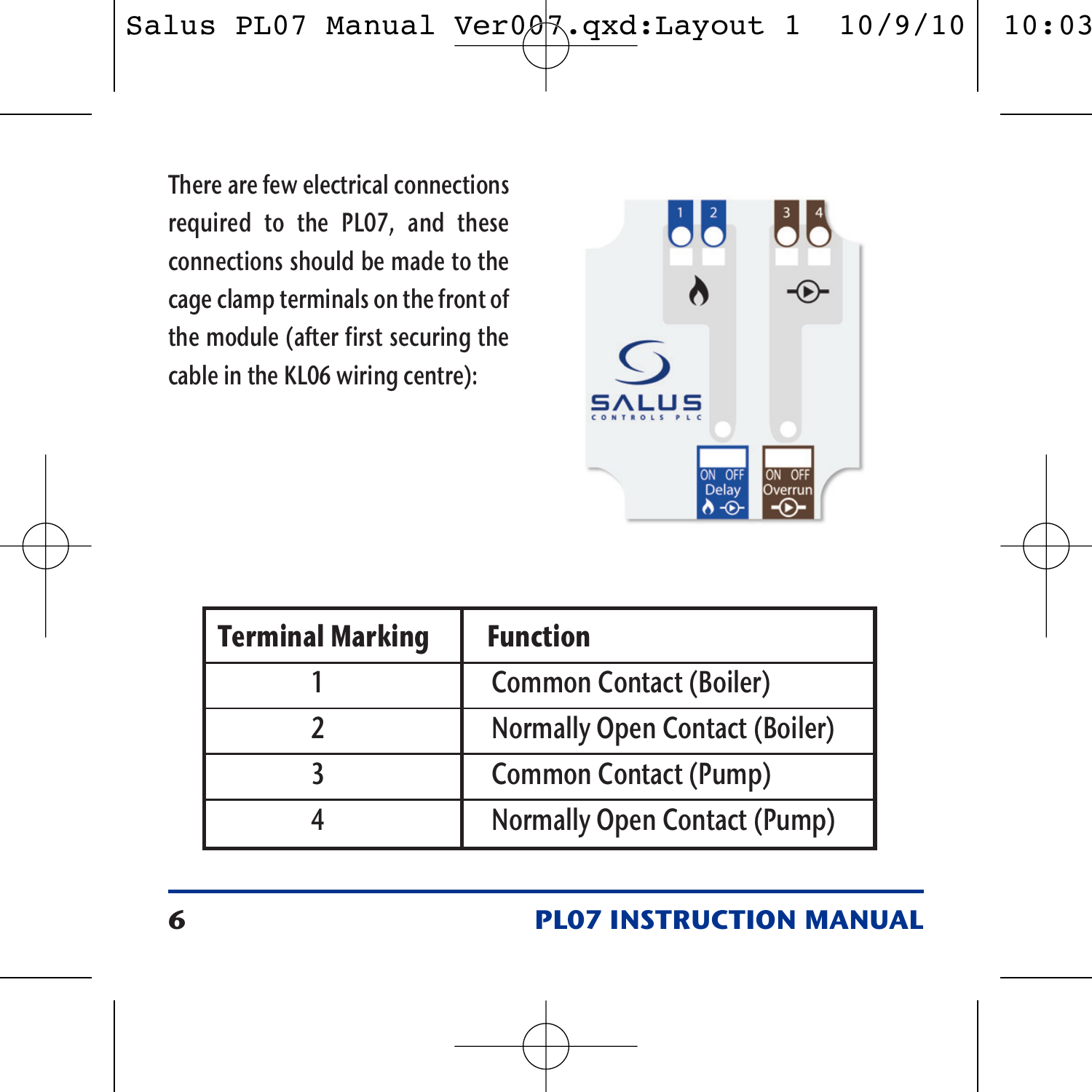

#### **CABLE CONNECTIONS**

The PL07 does not use conventional screw terminals for wiring connections, but uses cage clamp terminals. The cage clamp terminals are spring loaded and provide a very quick and secure method of making all the electrical connections to the module.

Please take the following steps to make the wiring connections to the PL07:



- 2. Insert the cable into the cable grip:
	-
- 3. Route the conductors through the wire guides:
- Strip outer sheath to a distance  $of$  110mm
- Strip 10mm from the ends of each conductor sheath

**It is very important that these dimensions are followed to ensure correct connection to the module.**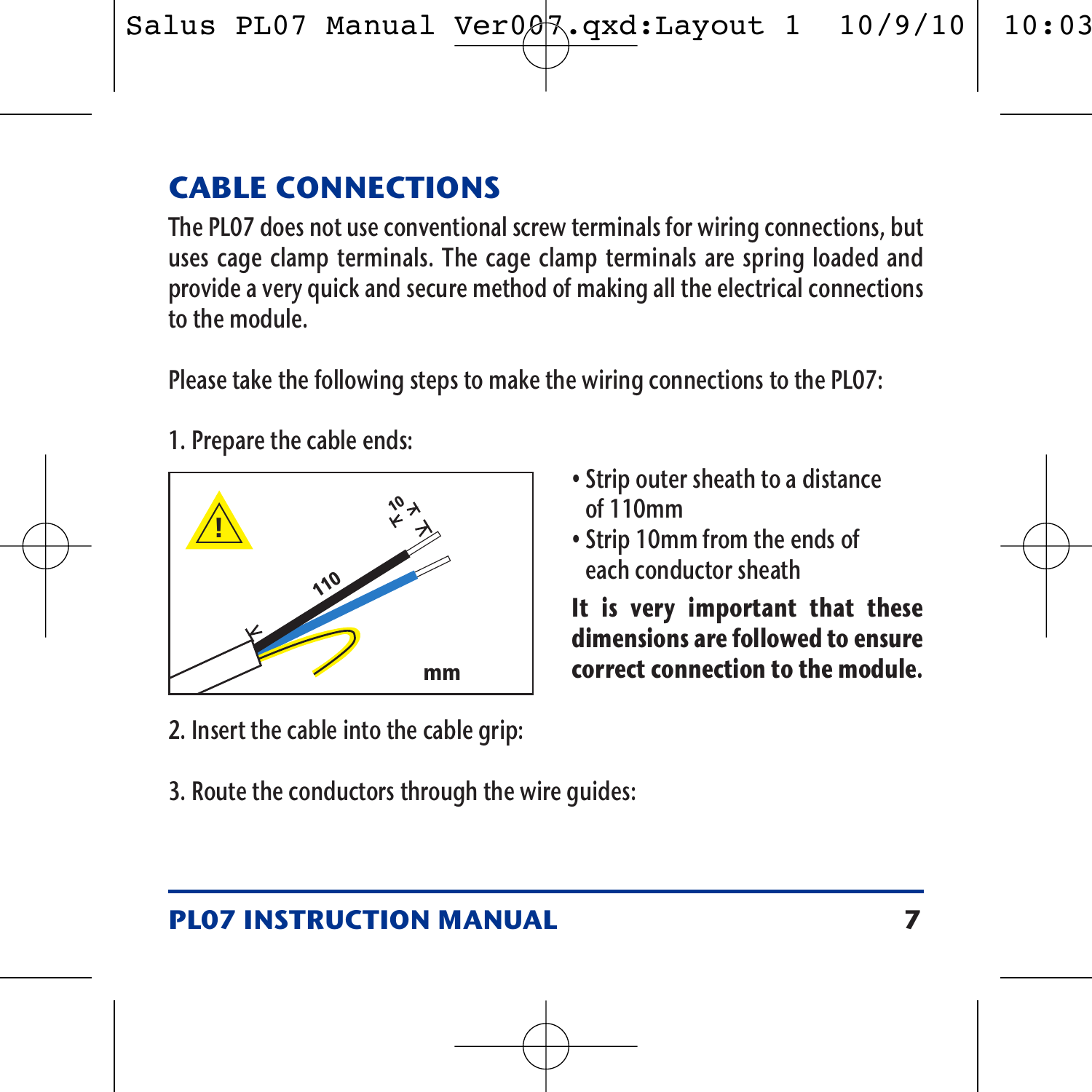Salus PL07 Manual Ver00 $\frac{1}{2}$ .qxd:Layout 1 10/9/10 10:03

4. Insert the conductors into their appropriate terminals:

Cable sizes used should be within the following ranges –

- Solid:  $0.5 1.5$ mm<sup>2</sup>
- Stranded:  $1.0 1.5$ mm<sup>2</sup>

**If using stranded cable, a small screwdriver can be used to open the cage clamp to allow conductor insertion.**

5. Fit the protective cover:

Secure the cover by turning the locking screws a quarter turn.

**ELECTRICAL SAFETY - The PL07 logic module should not be operated without the protective cover in place.**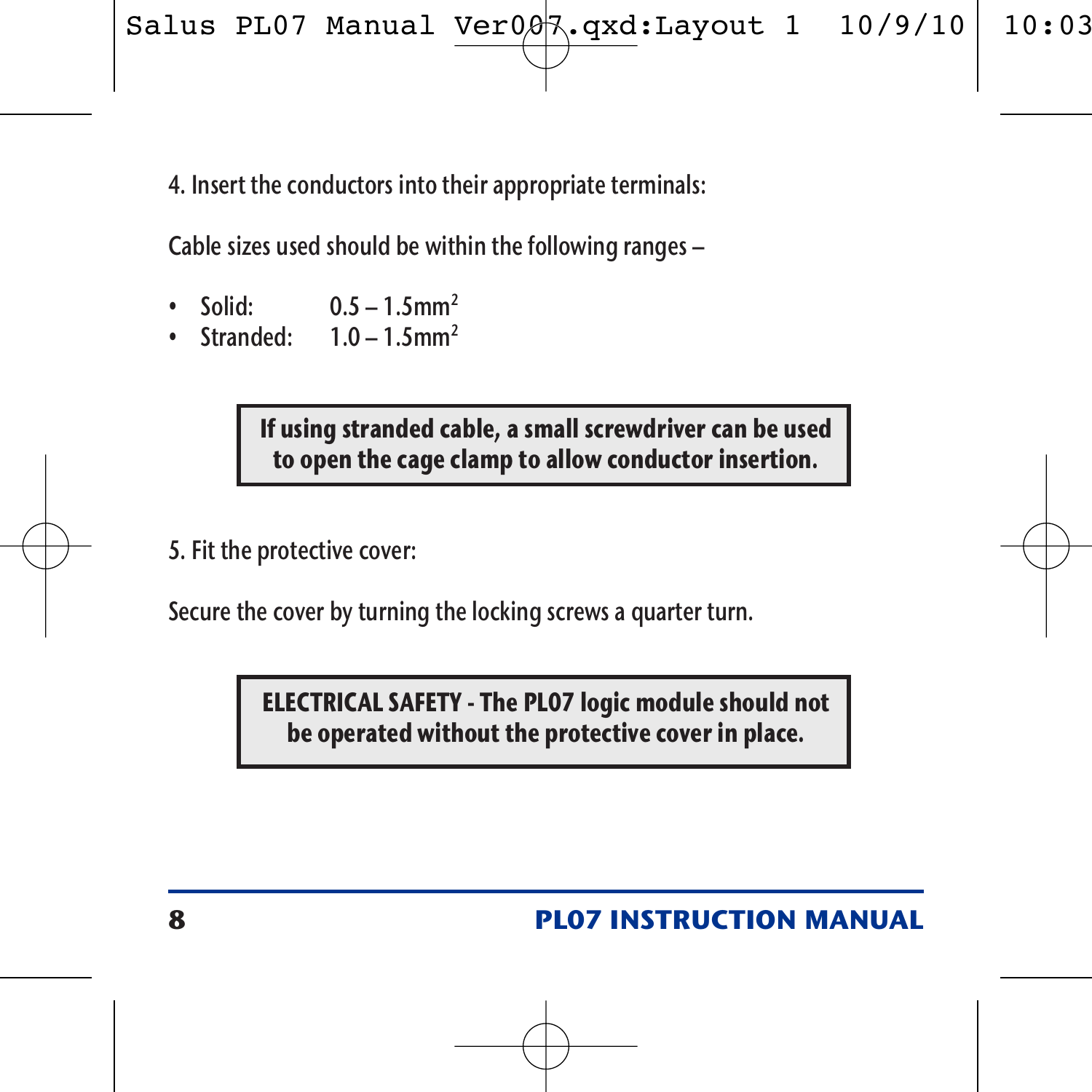

#### **USER INTERFACE AND CONTROLS**

The status and operation of the PL07 is clearly shown by the use of two green Light Emitting Diodes (LEDs) on the module front panel:



When initially powering up the PL07, both LEDs will turn on for about one second before turning off.

The LED indicators allow the user to see at a glance the current status of the logic module. The only user adjustable settings for the PL07 are the mode jumper settings, accessible from the front panel of the module:

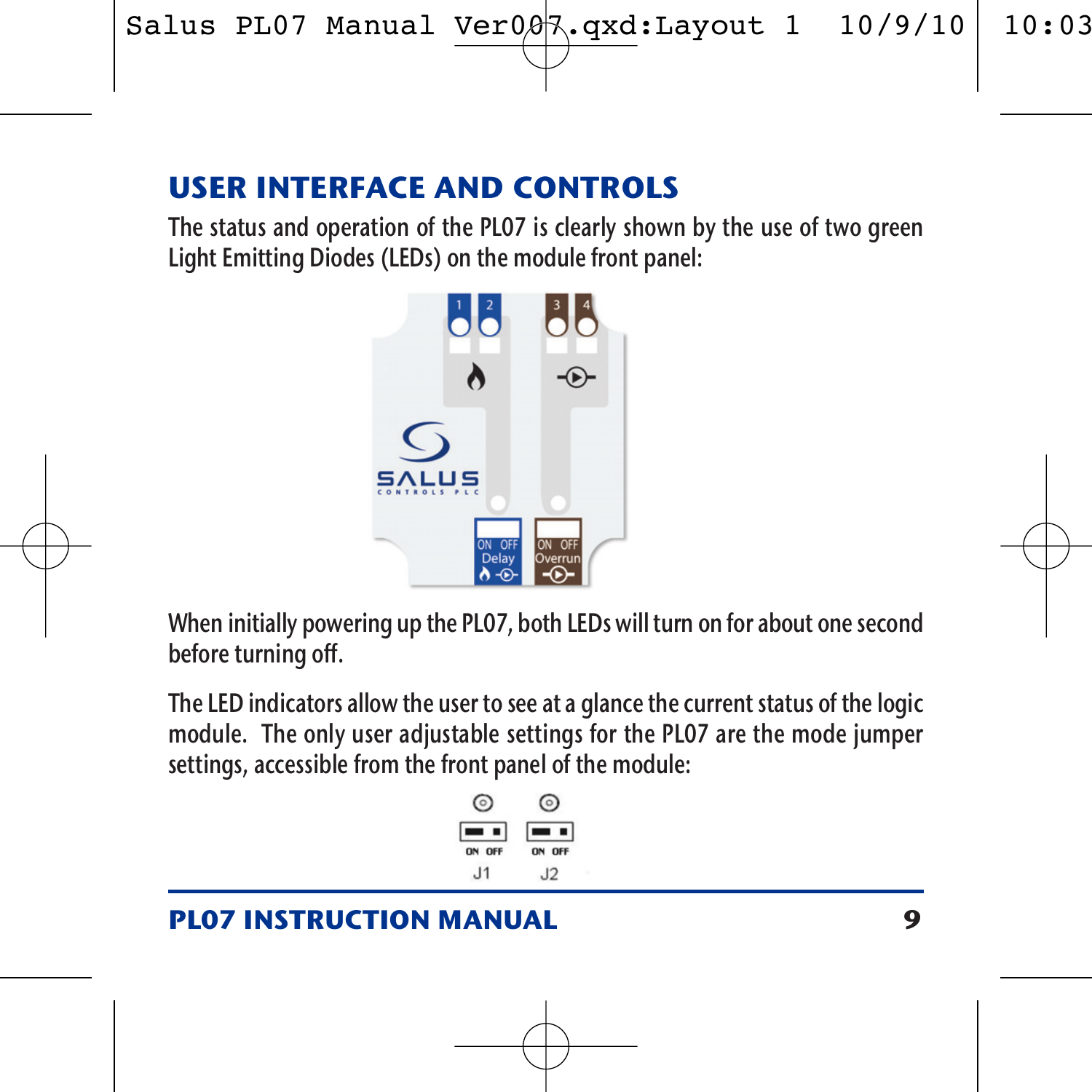Salus PL07 Manual  $\frac{\text{Ver00}\times \text{gxd}}{\text{Arg}}$ :Layout 1 10/9/10 10:03

#### **JUMPER SETTING SUMMARY**

| Jumper                                      | <b>Function</b>                                                                                                                                       | <b>Default Setting</b>               |
|---------------------------------------------|-------------------------------------------------------------------------------------------------------------------------------------------------------|--------------------------------------|
| J1 - Boiler and Pump<br>protection ON - OFF |                                                                                                                                                       | Jumper in ON position                |
| ON OFF                                      | <b>OFF</b> - Disables boiler<br>and pump protection<br>(immediately turns pump<br>and boiler relays on when a<br>thermostat calls for heat).          |                                      |
| ON OFF                                      | <b>ON</b> - Enables boiler and<br>pump protection (delays<br>turning on pump and boiler<br>relays for 3 minutes when<br>a thermostat calls for heat). |                                      |
| 12 – Pump overrun<br>time ON - OFF          |                                                                                                                                                       | Jumper in ON (3)<br>minute) position |
| ON OFF                                      | <b>ON</b> - After all thermostats<br>have switched off the pump<br>runs for an additional 3<br>minutes for boiler protection.                         |                                      |
| <b>DFF</b>                                  | <b>OFF</b> – Disables pump over run.<br>When all thermostats are<br>switched off the pump will also<br>switch off immediately as well.                |                                      |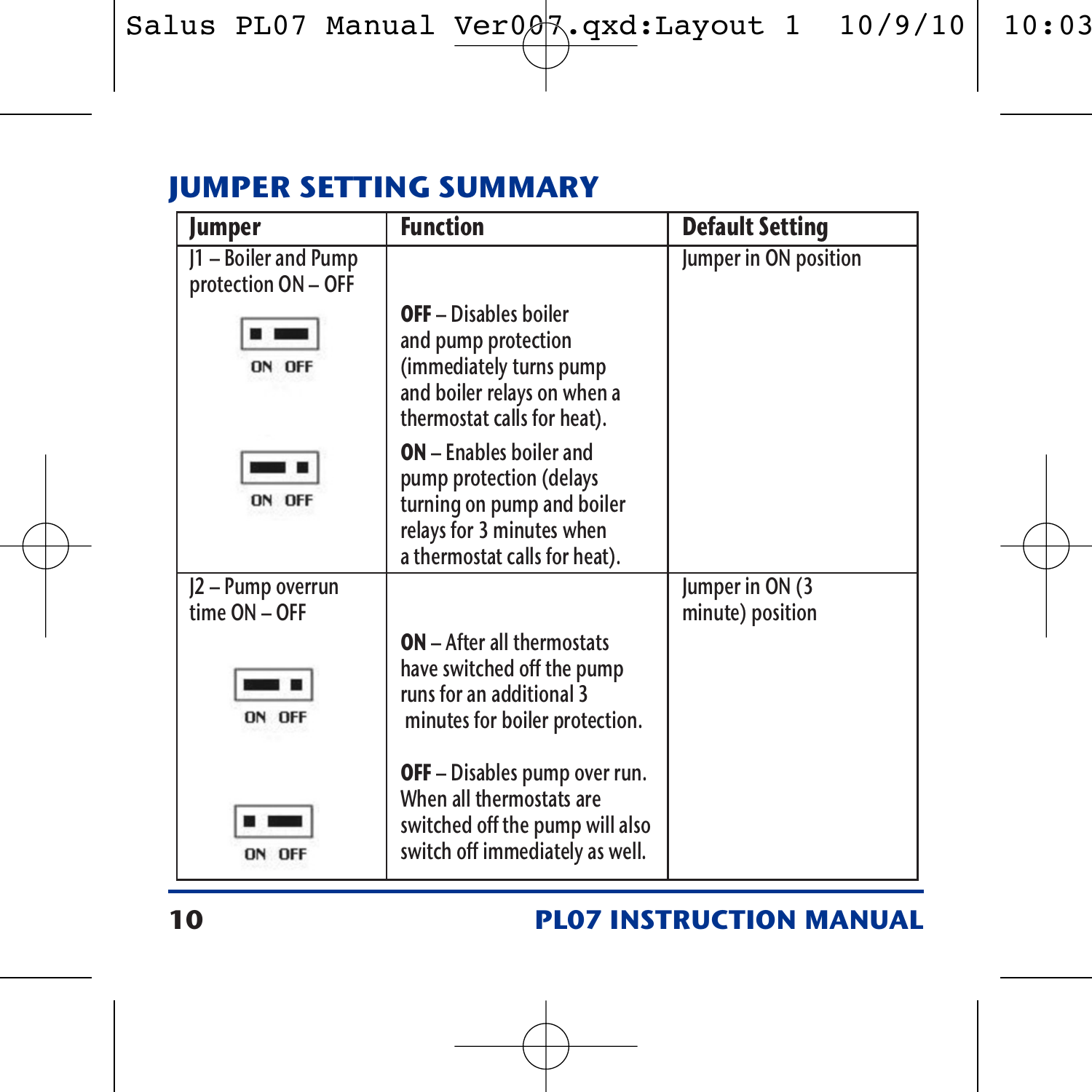#### **OPERATION**

#### **Boiler Control**

The PL07 will turn the boiler on when it receives a call for heat from any of the installed thermostats via the KL06 wiring centre. Depending on the jumper settings the boiler will be turned on immediately, or after a delay of three minutes. Once the thermostats are no longer calling for heat, the boiler will be turned off immediately.

The boiler is controlled by the use of a Normally Open (NO) latching relay within the PL07 logic module. The relay is designed for Volt-free operation, and will work with boilers with 24V AC or 230V AC control systems.

#### **Circulating Pump Control**

The PL07 will turn the circulating pump on when it receives a signal from any of the installed thermostats via the KL06 wiring centre.

The circulating pump is controlled by the use of a Normally Open (NO) latching relay within the PL07 logic module. The relay is designed for 230V AC switching. If within a one week period no switching signal has been detected from the KL06 wiring centre, the PL07 will run the circulating pump for five minutes to avoid any damage to the pump and boiler.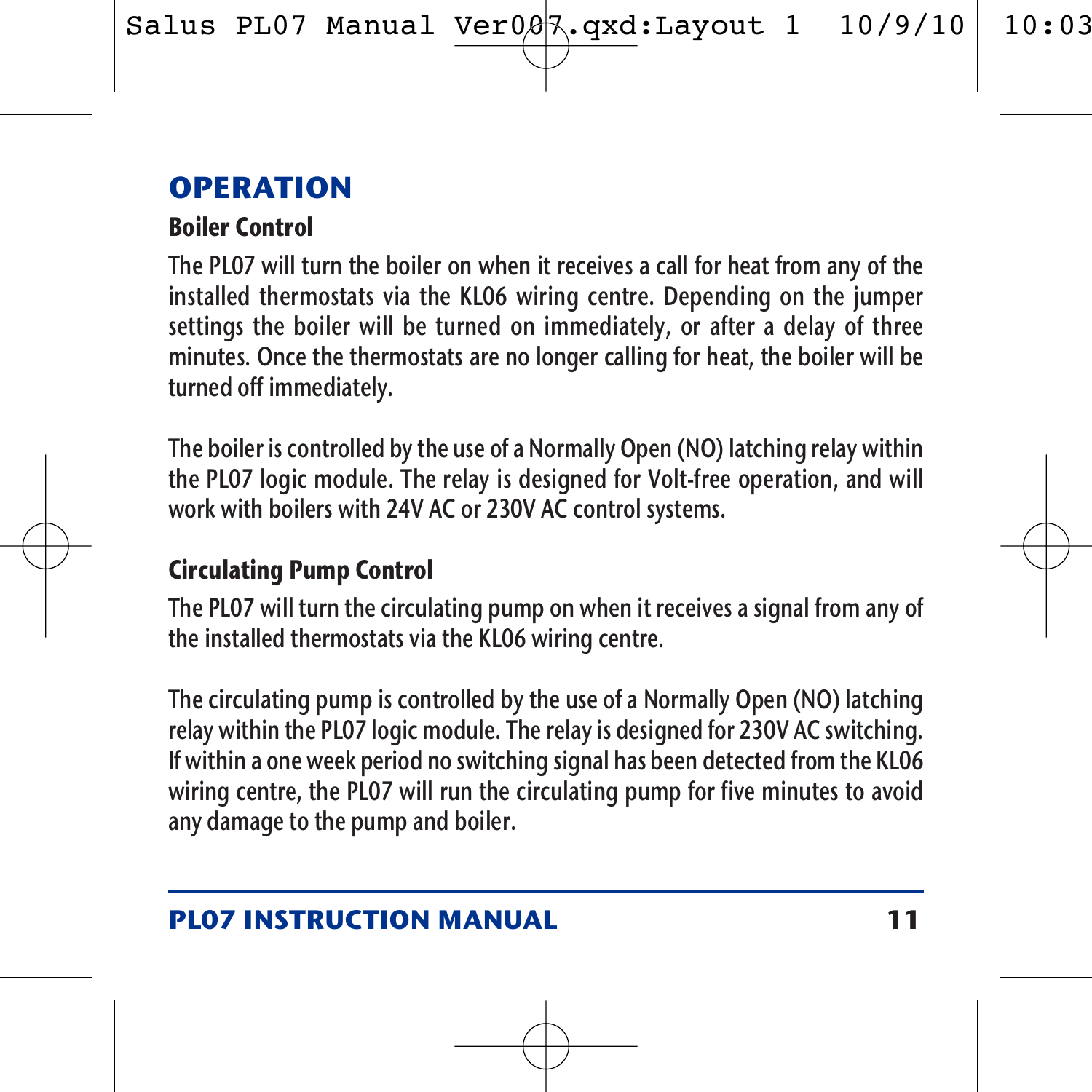The boiler and pump will be turned on by the PL07 (immediately, or after a delay of three minutes) if there is a call for heat from any of the installed thermostats. Once all the thermostats are no longer calling for heat, the boiler will be turned off immediately and the pump will be operated in accordance with the relevant jumper settings (i.e. the pump will be turned off immediately, or after a delay of three minutes).

#### **Safety Protection**

In case of power failure to the wiring centre, the PL07 has the capability to detect this power loss, and will automatically switch the boiler and circulating pump relays OFF.

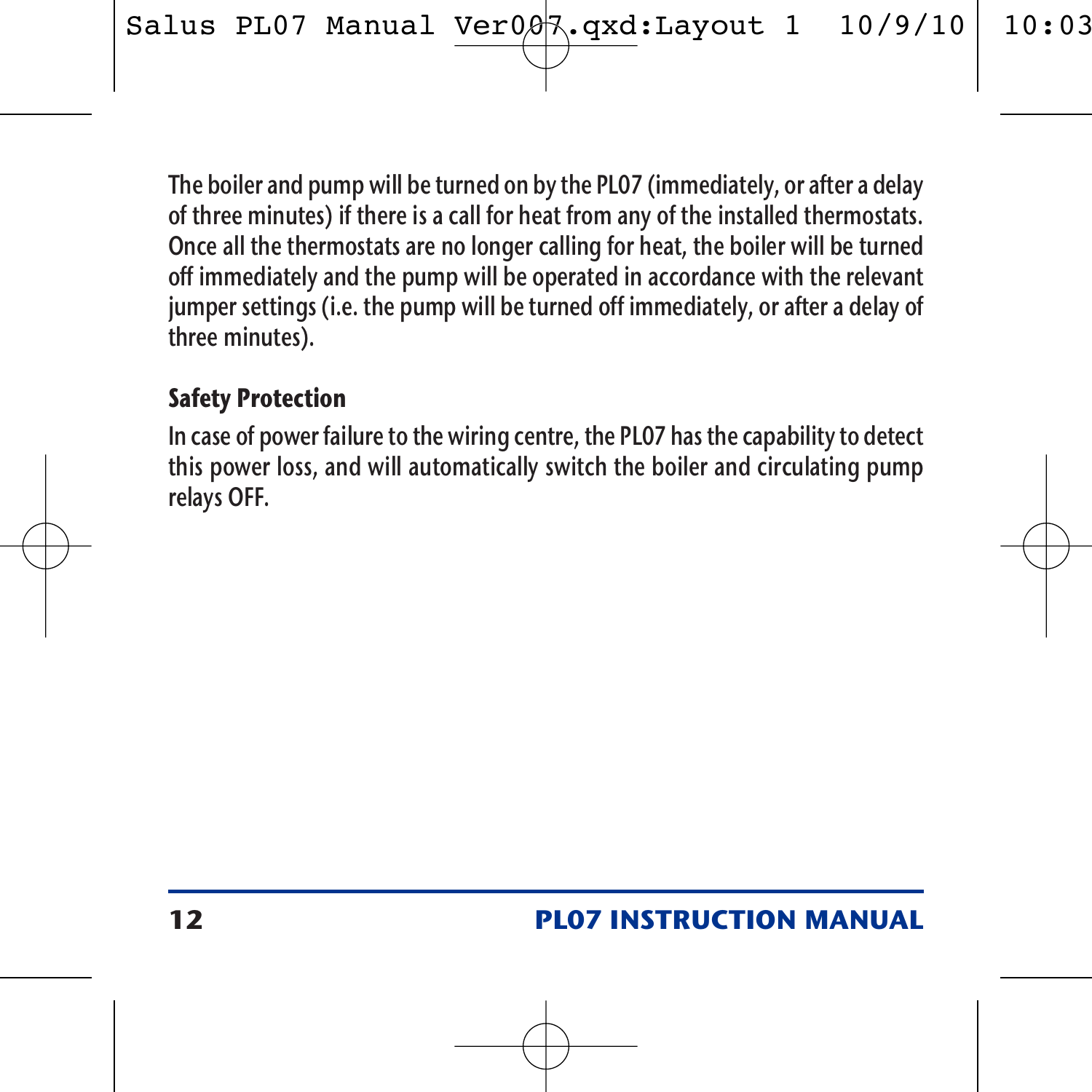#### **MAINTENANCE**

The PL07 logic module requires no special maintenance. Periodically, the outer casing can be wiped clean using a dry cloth (please DO NOT use solvents, polishes, detergents or abrasive cleaners, as these can damage the module).

There are no user serviceable parts within the unit; any servicing or repairs should only be carried out by Salus Controls or their appointed agents.

Should the PL07 logic module fail to function correctly, check:

- The KL06 wiring centre has mains power.
- The PL07 is inserted correctly into the wiring centre.
- Heating system time switch or programmer is switched on.

#### **WARRANTY**

Salus Controls warrants that this product will be free from any defect in materials or workmanship, and shall perform in accordance with its specification, for a period of two years from the date of installation. Salus Controls sole liability for breach of this warranty will be (at its option) to repair or replace the defective product.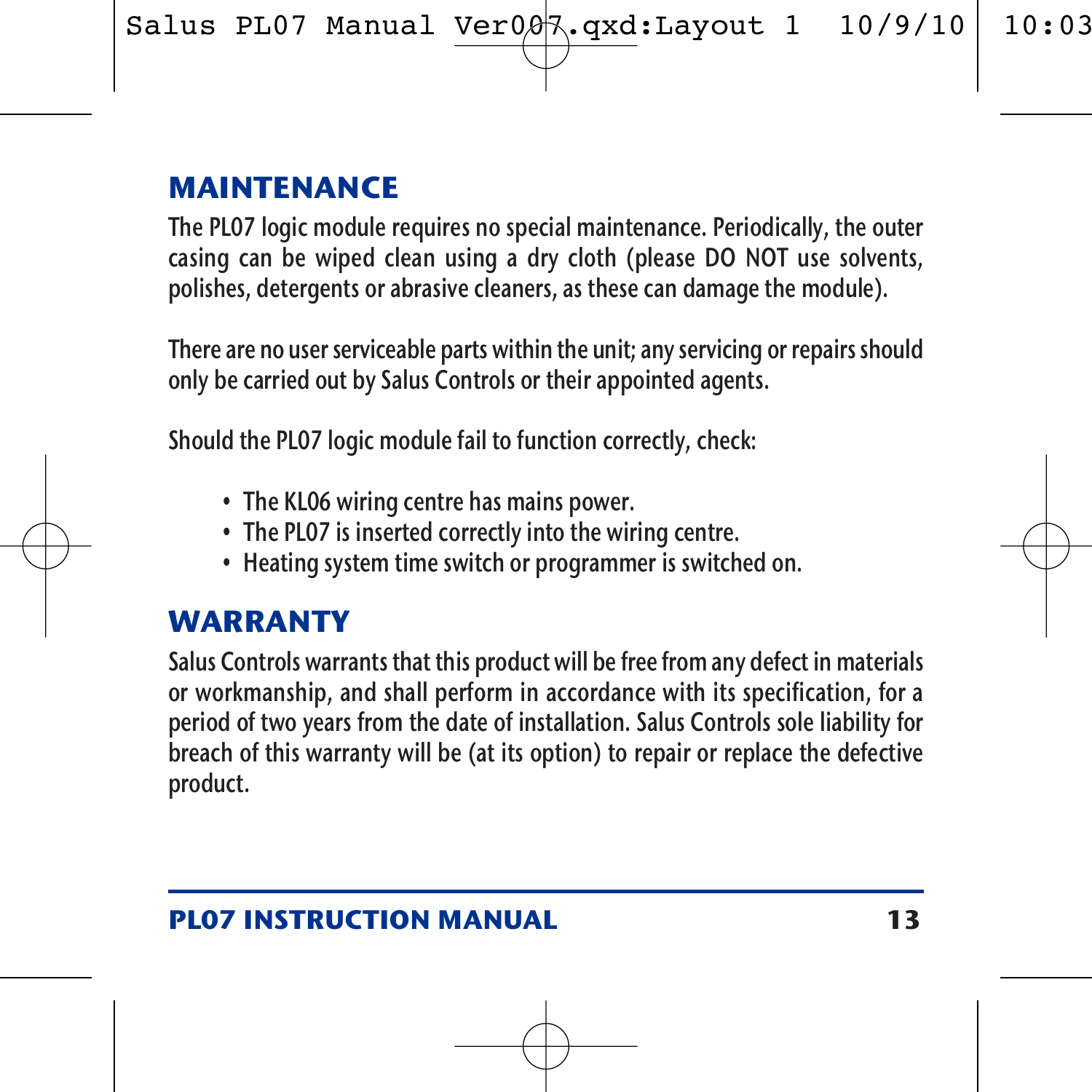#### **PRODUCT SPECIFICATION**

| Model: | <b>PI 07</b>                                |
|--------|---------------------------------------------|
| Type:  | Controlled logic module for pump and boiler |
|        | control in heating applications.            |

#### **Switching**

1. Circulating Pump Relay:

Switching Voltage: 230V AC, 50Hz<br>Switching Current: 5A resistive, 2A Contact Type: Normally Open

5A resistive, 2A inductive

2. Boiler Relay:

Switching Voltage: 24V AC or 230V AC, 50Hz<br>
Solitching Current: 5A resistive, 2A inductive Switching Current: 5A resistive, 2A inductive<br>
Contact Type: 000 Normally Open Normally Open

#### **Environment**

Operating Temperature:  $0 °C$  to + 50 °C<br>Storage Temperature:  $-20 °C$  to + 60 °C Storage Temperature:

#### **Protection**

IP Rating: IP20

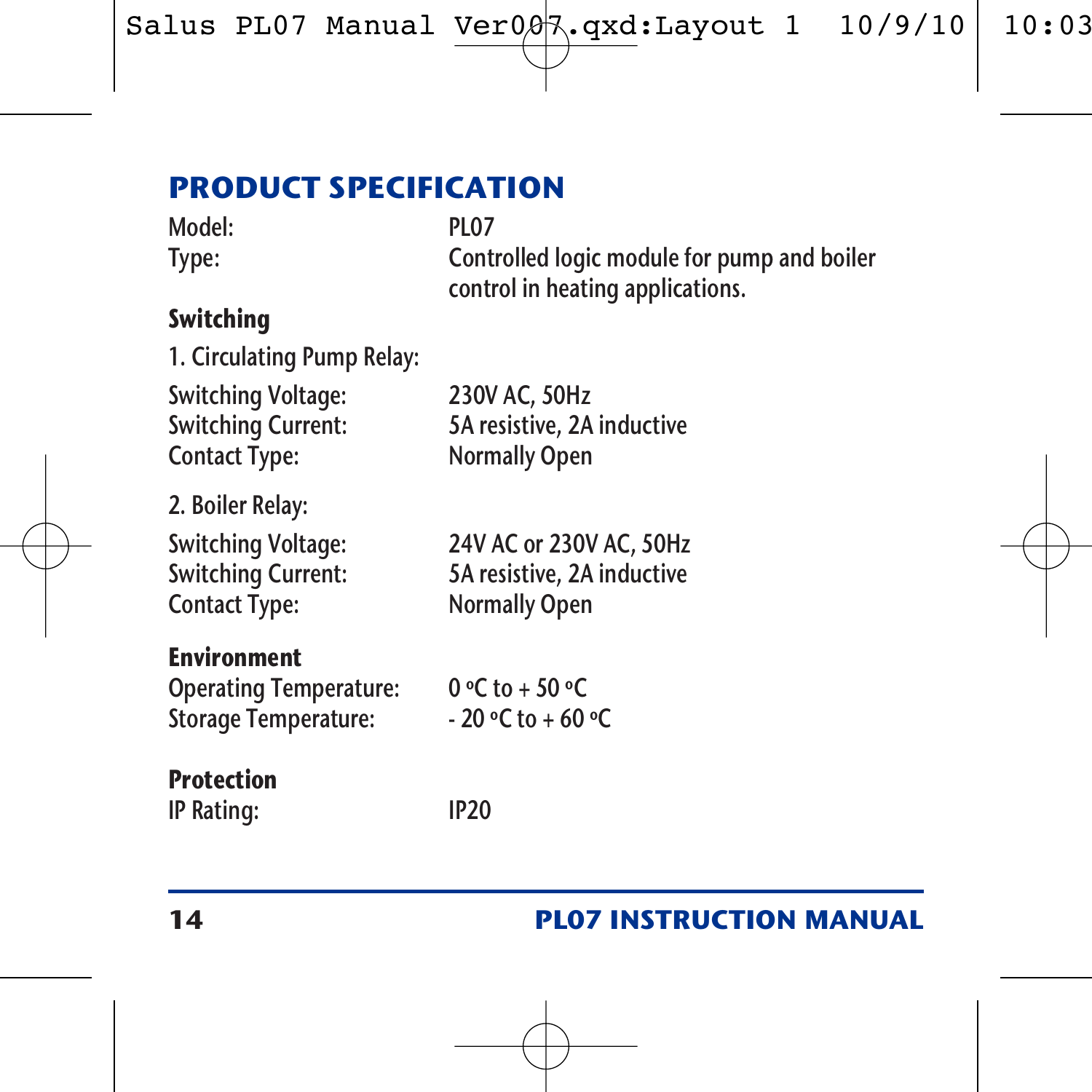